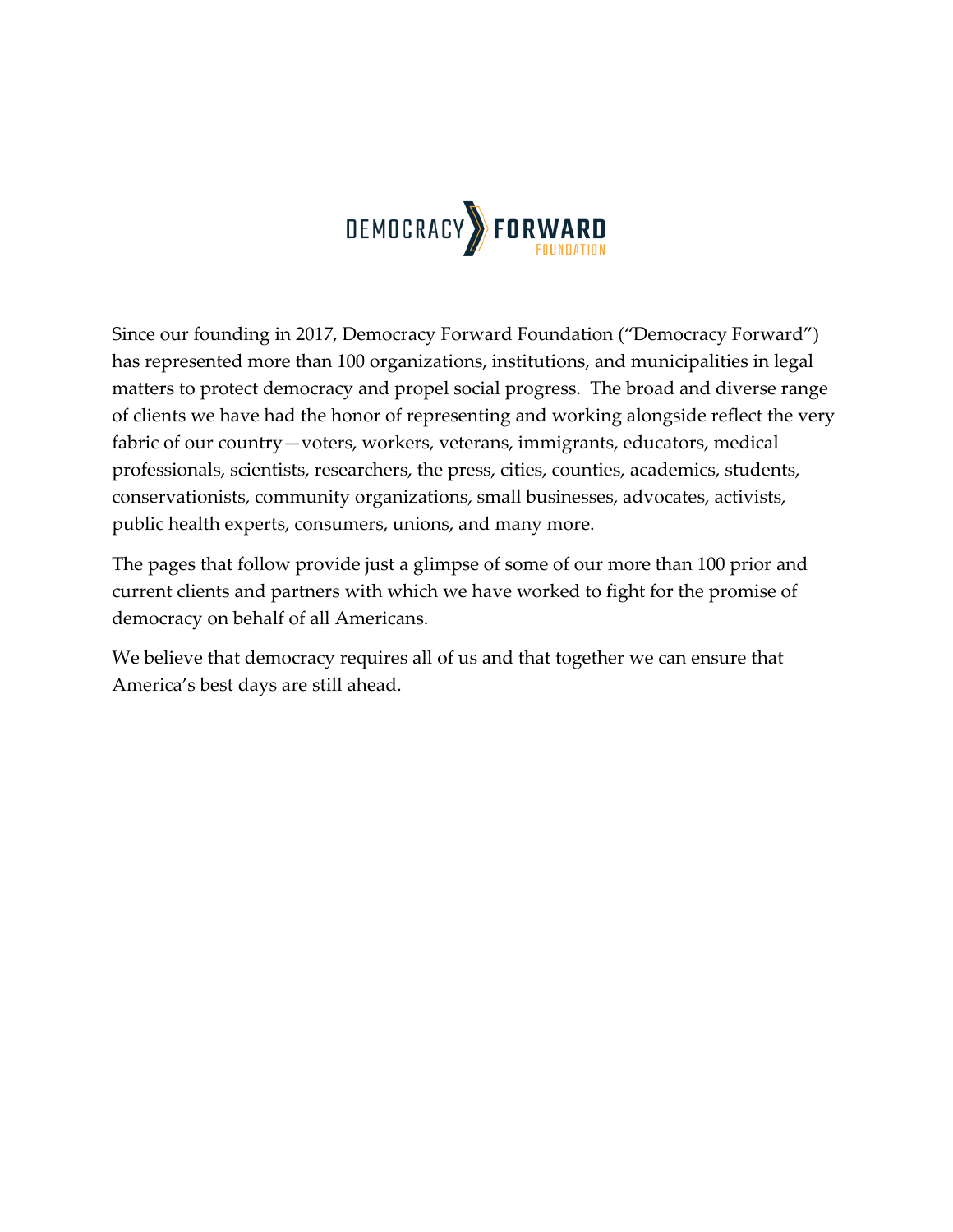

## Client and Partner List

Draft, Current May 16, 2022

AIDS Legal Referral Panel

Alliance for Justice

American Academy of Allergy, Asthma & Immunology

American Academy of Family Physicians

American Academy of Pediatrics (AAP)

American Civil Liberties Union (ACLU)

ACLU Louisiana

American College of Chest Physicians

American College of Correctional Physicians

American College of Medical Genetics and Genomics

American College of Physicians

The Appleseed Foundation

Arkansas AAP

Asian Counseling and Referral Service

American Cancer Society Cancer Action Network

American Federation of State, County and Municipal Employees

American Federation of Teachers

American Geriatrics Society

Americans for Immigrant **Justice** 

American Immigration Lawyers Association

American Lung Association

American Medical Association

American Atheists

American Heart Association

American Oversight

Americans United for Separation of Church and State

American Medical Women's Association

Advancing New Standards in Reproductive Health

American Psychiatric Association

Ark of Freedom Alliance

The Appliance Standards Awareness Project

American Society for Clinical Pathology

American Society for Echocardiography

American Society of Hematology

Asian Americans Advancing Justice - Los Angeles

American Thoracic Society

Arizona Chapter of AAP

Bay Journal Media

Better Markets

Brooklyn Defender Services

California Chapter of AAP

Capital Area Immigrants' Rights Coalition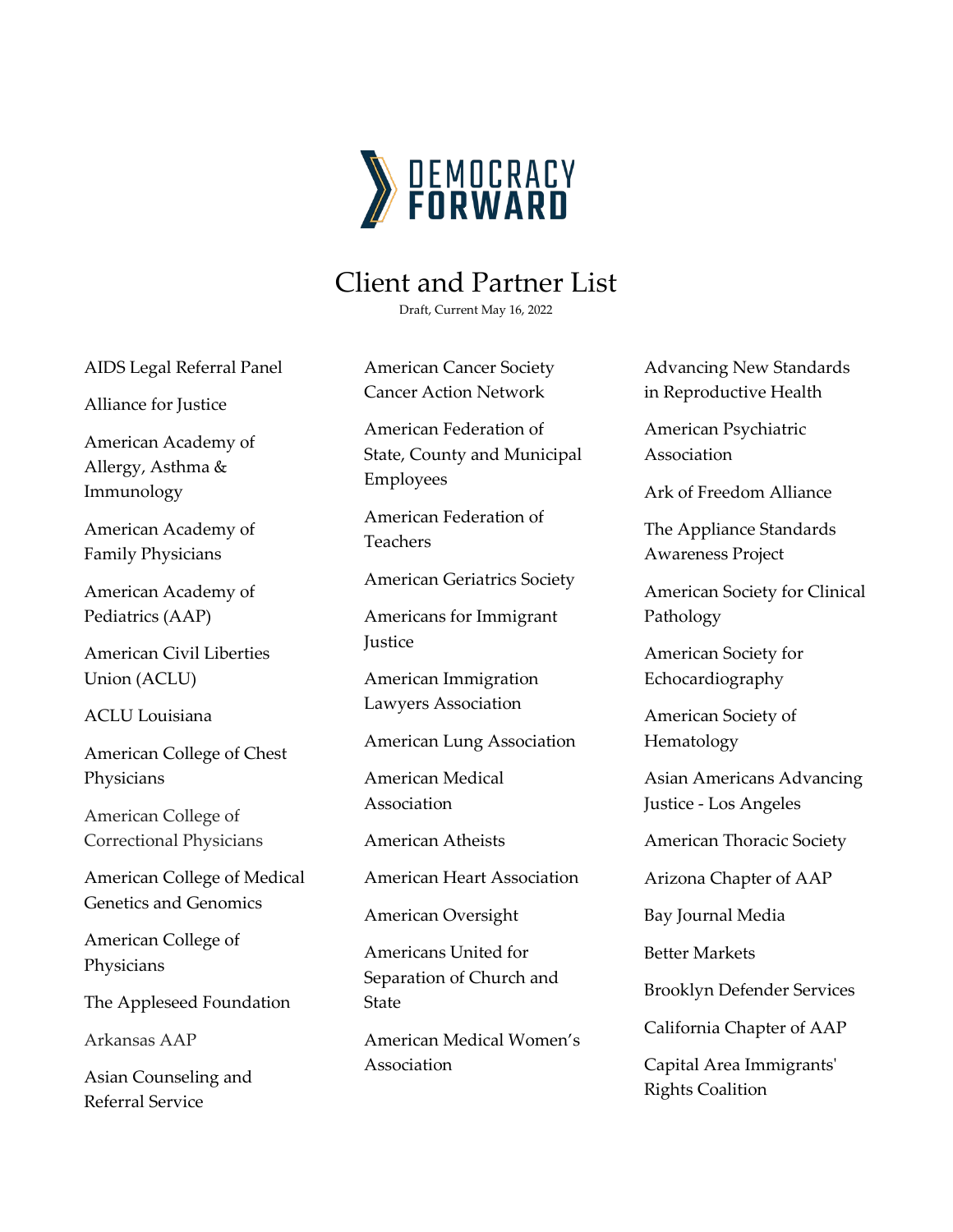California Tribal Families Coalition

Camba Legal Services

Campaign for Accountability

Campaign for Tobacco-Free Kids

Canoe Cruisers Association of Greater Washington D.C.

Central American Resource **Center** 

Center for American Progress

Center for Biological **Diversity** 

Centro de Periodismo Investigativo

Center for Health and Gender Equity

Cherokee Nation

Chesapeake Institute for Local Sustainable Food & Agriculture

City of Chicago

City of Cincinnati

City of Columbus

City of Portland

City of San Jose

Catholic Legal Immigration Network, Inc.

Color of Change

Committee for Better Banks

Common Cause

Common Justice

Community Service Society of New York

Conservation Law Foundation

Connecticut Fair Housing Center

Consumer Action

Council for Global Equity

Council on Criminal Justice

Council of Medical Specialty **Societies** 

County of Santa Clara

California Reinvestment Coalition

Center for Science in the Public Interest

California Tribal Families Coalition

Communications Workers of America

D.C. Chapter of AAP

DC Justice Lab

Disability Rights Louisiana

Economic Policy Institute

ECPAT-USA

End Rape on Campus

Equal Rights Advocates

Every Texan

Eviction Defense Collaborative

Facing Foster Care in Alaska

Fairness Project

Family Equality

FAMM

Feminist Women's Health **Center** 

Florence Immigrant and Refugee Rights Project

Florida Chapter of AAP

Food & Water Watch

Food Research & Action Center

Freedom From Religion Foundation

Futures Without Violence

Georgia Chapter of AAP

Giffords Law Center to Prevent Gun Violence

Global Justice Center

Grand Canyon Institute

Healthy Gulf

Healthy School Food Maryland

Healthy Teen Network

Hebrew Immigrant Aid Society

Hindu American Foundation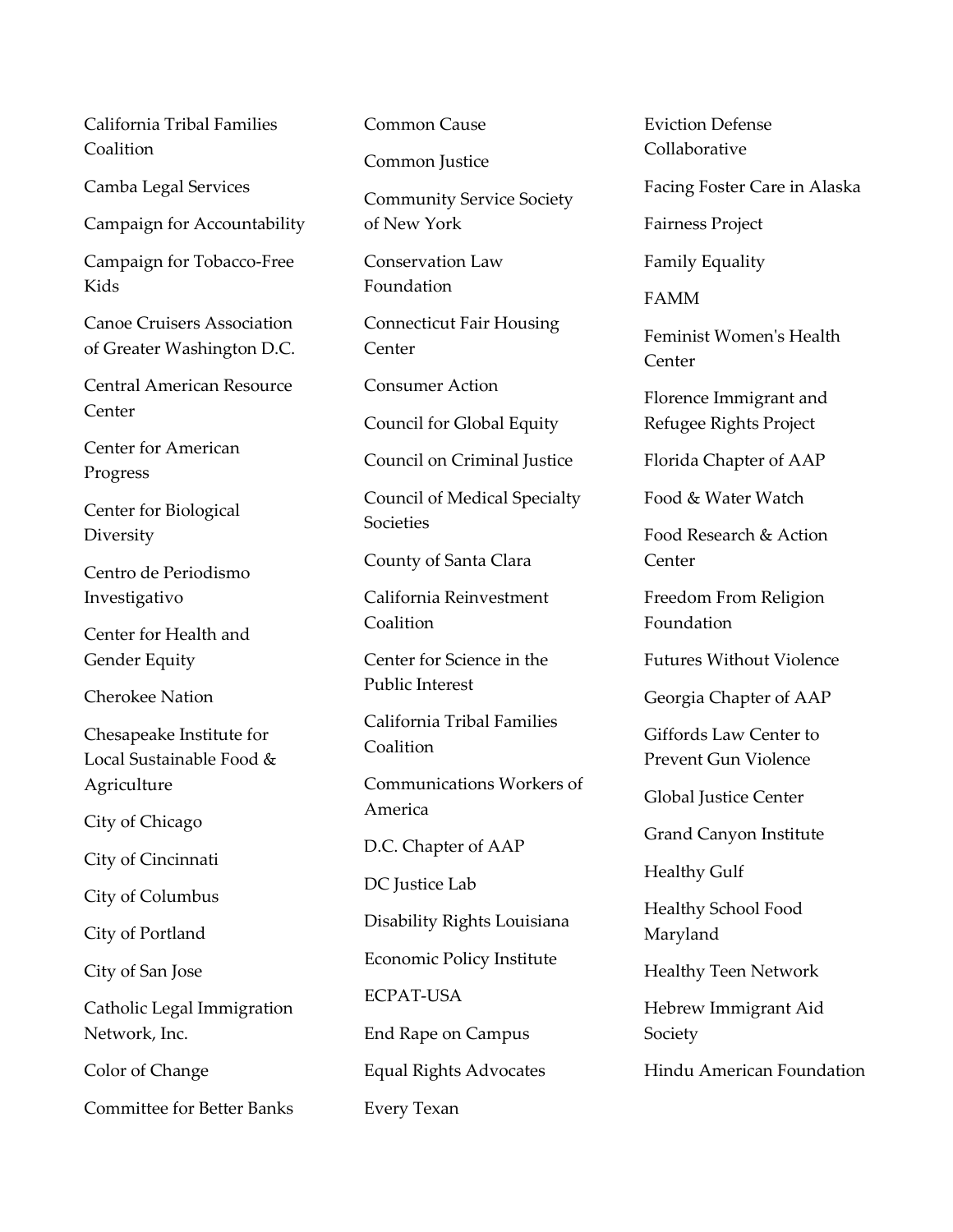Housing Clinic of Jerome N. Frank Legal Services at Yale Law

Housing Rights Committee of San Francisco

Housing Works

Humane Society International

Humane Society of the United States

Indiana Community Action Poverty Institute

Iowa Chapter of AAP

Justice Action Network

King County

Know Your IX

Lambda Legal

**LatinoJustice** 

Labor Council for Latin American Advancement

The Leadership Conference on Civil and Human Rights

Legal Voice

Medical Society of the State of New York

Movement Advancement Project

Mayor and City Council of Baltimore

MAZON: A Jewish Response to Hunger

Maryland Chapter of AAP

Mexican American Legislative Caucus

Medical Society of the District of Columbia

Mobilization for Justice

Multnomah County

Muslim Advocates

National Association of Consumer Advocates

National Association of Criminal Defense Lawyers

National Association for Latino Community Asset Builders

National Association of Pediatric Nurse Practitioners

National Audubon Society

National Birth Equity Collaborative

National Community Reinvestment Coalition

National Employment Law Project

National Medical Association

National Parks Conservation Association

National Center for Youth Law

National Consumer Law **Center** 

National Immigrant Justice Center

National Immigration Law **Center** 

National Parks Conservation Association

Natural Resources Defense Council

National Women's Law Center

Nebraska Appleseed

New Economy Project

New Jersey Appleseed

New Orleans Workers' Center for Racial Justice

New York Civil Liberties Union

New York City Gay and Lesbian Anti-Violence Project

New York State Academy of Family Physicians

Oklahoma Chapter of AAP

Open Markets Institute

Oregon Tradeswomen

Organization for Competitive Markets

Partners In Health

Pennsylvania Chapter of AAP